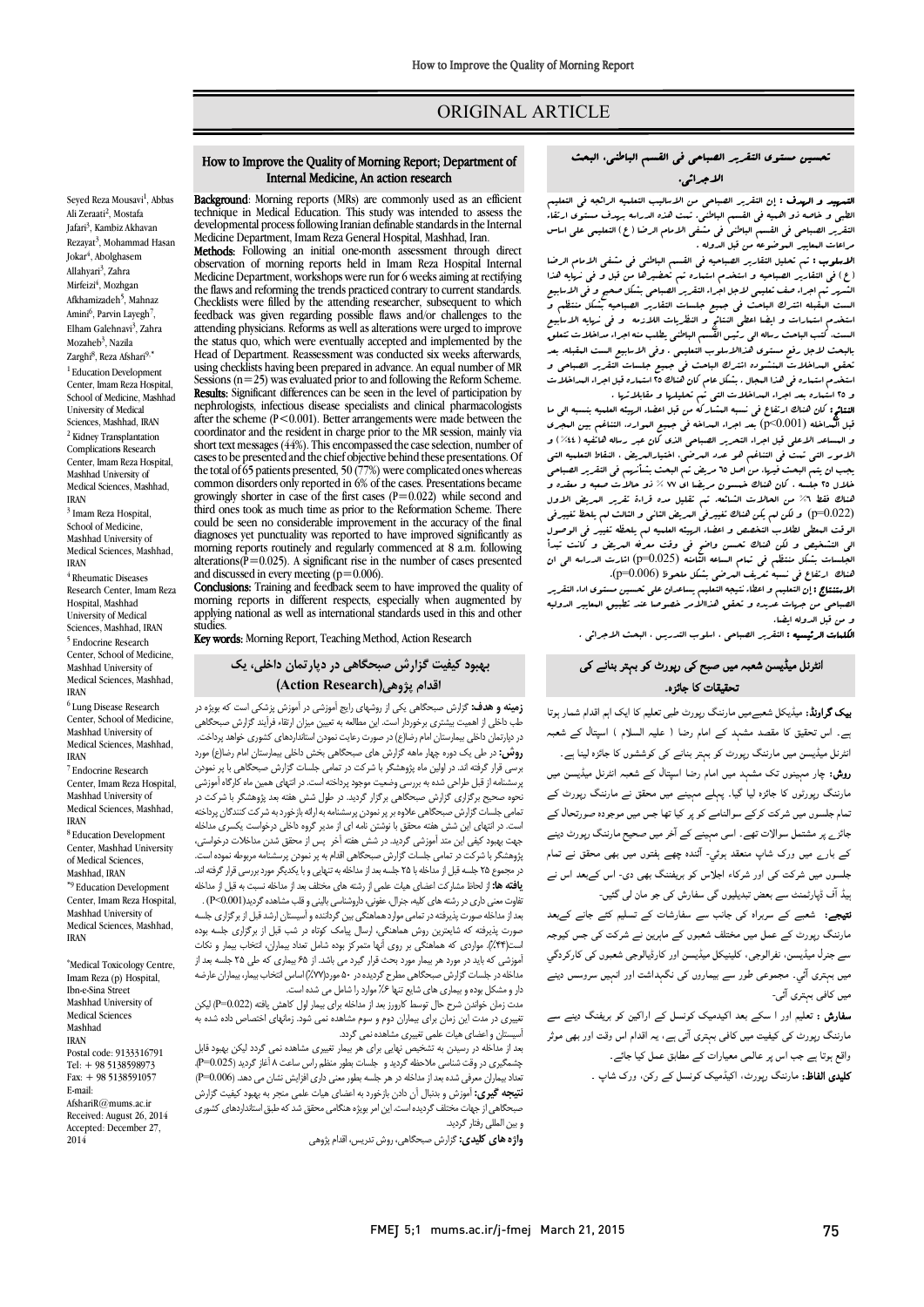$\overline{a}$  $\overline{a}$ 

## INTRODUCTION

 Morning Reports (MRs) are commonly used as an efficient as well as effective technique in medical education, with Attendants endeavor to solve a kind of medical puzzle by contributing to discussion and exchange of viewpoints on a presented patient. Cases often vary from simple to complicated, ranging from a newly-admitted patient the night before to an already hospitalized one with new and/or attraical presentations  $(2, 3)$ growing popularity and importance in internal medicine (1). atypical presentations (2, 3).

 Cases are introduced by interns and residents, under the consultant instructors' supervision in line with learning objectives specified in the course lesson plan. Residents put narrowed down to a definitive one, with the aid of proper diagnostic procedures. Thus it can be inferred that interns and residents are the key players in this learning process, which not only facilitates clinical skill and knowledge acquisition, but also ensures a fair and accurate assessment<br>defined in the curriculum (4–5) forward a number of differential diagnoses, which are finally defined in the curriculum (4, 5).

 Morning reports are also effective assessment tools when it comes to quality ensurance in clinical healthcare provision ا.<br>14 communication skills, problem-solving skills and self-(6), aside from their key role in developing physician-patient assessment and/or criticism (7).

 Morning reports constitute a relatively considerable proportion of formal education time- one hour in the productivity of MRs in Imam Reza Hospital, and the significance of appropriate and duly-guided conductance in achieving the determined goals, we intended to investigate morning (1). Given the current observation of limited the ways to promote the quality of performance in MRs.

# **METHODS**

 The entire research lasted four months in four distinct stages: 1) Initial assessment and workshops (4 weeks)

The researcher attended all MRs held since Feb 22, 2014 by the Usually 6 professors, 15 residents, 10 interns participate in MRs, which are being hold 4 times a week. A checklist was designed, encompassing 20 questions with regard to the curricular content and outline, which was lifted by the<br>researcher throughout the reports sessions. Meanwhile, consultant instructors and faculty members involved in clinical training were participating in 4 hours workshops aiming to present the latest approved methods and techniques, both nationwide and worldwide; to be applied in MRs. Residents Internal Medicine Department, Imam Reza Training Hospital. curricular content and outline, which was filled by the underwent similar training but separately.

### 2) Observation and feedback (six weeks)

 Another checklist was made to assess consultant trainers' as well as residents' performance following the training stage. same centre by the same trained professors and students for six weeks, having assessed their performance and providing The researcher observed all morning reports held in the feedback when and where necessary.

 At the end of this stage, guidelines were provided in line with and possibilities. These guidelines led to measures and pre-defined national objectives and given the current status

alterations to be entirely approved and adopted by the Head of Internal Medicine Department.

#### 3) Re-assessment following proposed measures and changes  $\overline{a}$ (6 weeks)

The re-evaluation took place between May 22 and July 6, 2014,<br>through observation and the subsequent checklist filling through observation and the subsequent checklist filling.

### 4) Analysis and outcome

 Data were fed to SPSS version 16, having been analyzed ņ independent T and Chi-Square tests. In cases of abnormal<br>data distribution, non-parametric tests were applied applying descriptive as well as inferential tests namely data distribution, non-parametric tests were applied.

 $\overline{a}$ 

#### $\overline{\phantom{a}}$  $\overline{\phantom{a}}$ RESULTS

 $\overline{a}$ In total 50 sessions were evaluated, in which 124 cases were<br>reported. Number of sessions per week increased from 3 to 4. Number of participating faculty members increased from 6 to 9. Allocated time by the intern for the first patient (minutes) decreased from 9 to 7 minutes. The number of In total 50 sessions were evaluated, in which 124 cases were presented patients has increased from 2 to 3.

the implementation of guidelines (start time: 8 a.m., finish time: 9 a.m.).  $(p=0.025)$  There could also observed that MRs Punctuality improved significantly following patients registry improved in precision  $(p=0.025)$ .

patients registry improved in precision ( $p=0.025$ ).<br>As for the atmosphere of the held sessions, none were frustrating or aggressive following guidelines, which used to have been reported only in four reports prior to intervention with insignificant statistical difference  $(p=0.055)$ . The atmosphere was reported amicable (14 sessions) and formal Also, there could be seen a significant rise in the number of attendants, both instructors and trainers (graph 1)  $(p<0.001)$ , as well as the average number of cases presented (11 sessions), indicative of changes for the better ( $p=0.014$ ). and discussed in every meeting. (Graph 2),  $(p=0.006)$ .

and discussed in every meeting. (Graph 2), ( $p=0.000$ ).<br>General internists ( $P=0.001$ ) and nephrologists ( $P=0.024$ ) also participated more actively in percentage terms. In contrast, GI specialists, pulmonologists, endocrinologists, radiologists and toxicologists did not differ in their  $\overline{\phantom{a}}$ participation rates prior to and following the scheme.

Neither the head of department nor the moderator was



Graph 1. Frequency distribution of the faculty participants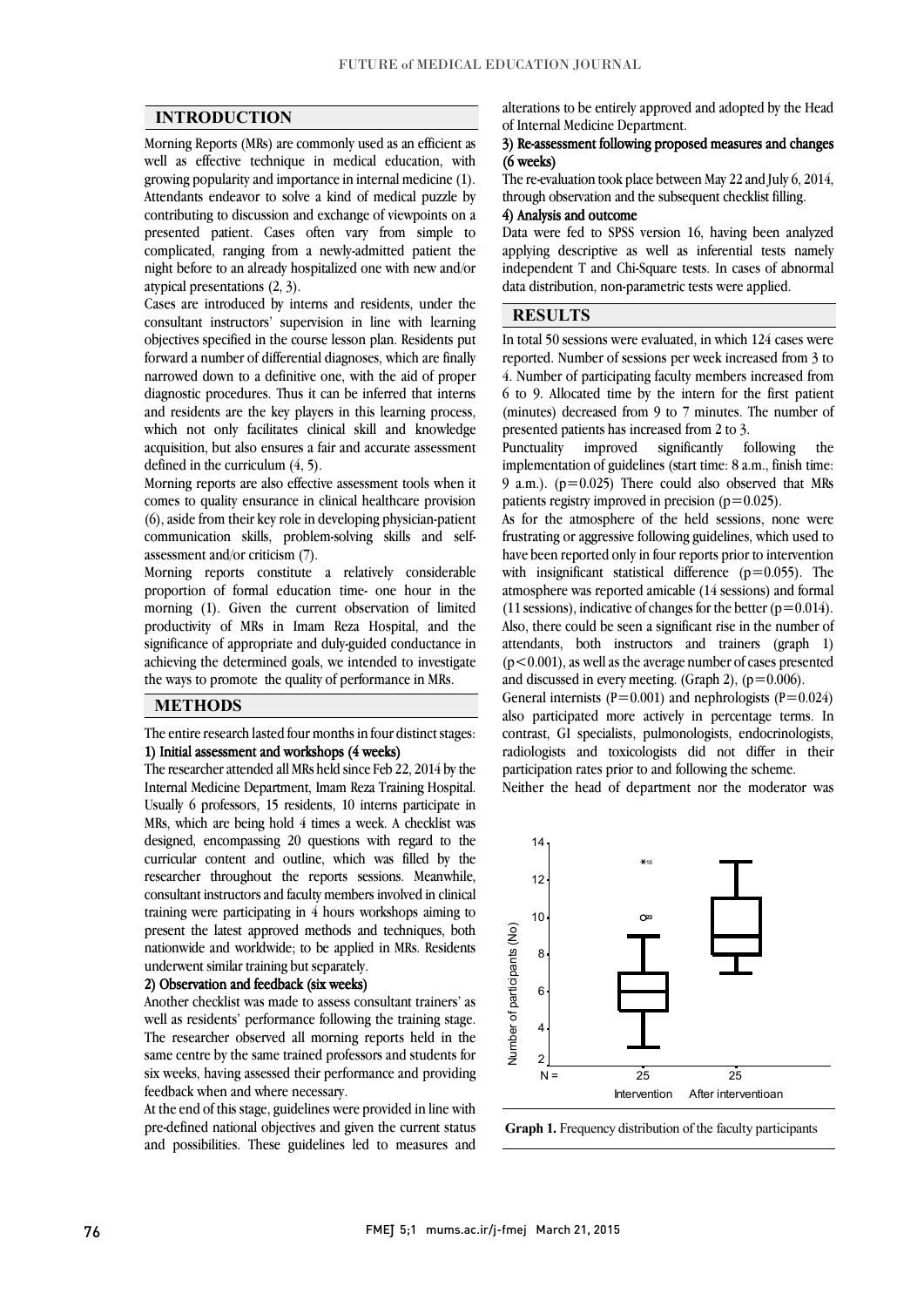$\overline{a}$ 



Graph 2. The number of cases presented in the morning sessions

 affected in their engagement by the plan. Residents year 1-4 were subject to obligatory participation and thus were not attected in their percentage by the Reformation Scheme.<br>There had been no prior arrangements between the moderator and the chief resident the night before the MRs. The Scheme urged both to do so regarding the number of patients selected (96%), the choice of patients presented  $(96%)$  and the educational content to be delineated  $(44%)$ . affected in their percentage by the Reformation Scheme.

 (43%), direct face-to-face contact before the session was held (35%) and phone conversations the night before the MR (22%). Of the total number of 65 patients presented in 25MR sessions after the scheme is implemented, 50 (77%) This was chiefly done via sending short text messages (SMS)

 $\overline{0}$  comprised complications, 11% were rare cases and 6% presented with common conditions.

 Interns took less time to present their first case following the scheme  $(P=0.022)$  whereas presentation time had not third patients who were introduced). Time allocation per and residents. The Scheme did not seem to improve diagnostication although none of the presented cases had differed significantly in the subsequent cases (second and case also did not change when considering the consultants been with a definitive diagnosis  $(P=0.002)$ .

 Table 1 summarized the entire findings, compared where relevant standards existed.

I

### DISCUSSION

 We found that conducting this method improved the number of participating faculty members, the number of presented patients, and the number of sessions per week. Prior arrangements with the moderator, recording in the folder of to-face contacts have also improved via this action research. Morning Reports (MRs), along with Grand Rounds (GRs), are widely used as efficient and effective teaching methods in the morning report, conducting follow up sessions and face-Medical Education (1).

Medical Education (1).<br>MRs held in the Internal Medicine Department in Imam Reza General Hospital commence at 8:00 a.m., as has been the norm in many other education centers worldwide (2, 7, 8). In certain training centers, these sessions are reportedly held at 9:00 a.m., mid-day and even in the afternoon, defying the literal nomenclature (3, 6, 9).

 Varying between 30 minutes (10) and 2 hours (3) in duration in other centers, Morning Reports took approximately 60 minutes in our centre, as has been observed in many other hospitals (2, 8, 11, 12).

There were, on average,  $\frac{4}{3}$  sessions weekly in this centre, akin<br>to many other universities  $(7, 8, 11)$ to many other universities (7, 8, 11).

 Patients here are presented by interns, as opposed to what is conventional across the world, where residents are in charge of this importance (2, 6, 9, 13, 14).

| Table 1. Summary of obtained results<br>Variable             | <b>Before</b>                   | After                   | Impact<br>Improved |                  |
|--------------------------------------------------------------|---------------------------------|-------------------------|--------------------|------------------|
| Punctual time schedule                                       | intervention<br>Irregular       | intervention<br>Regular |                    |                  |
| The atmosphere of the held sessions                          | Formal or friendly<br>or boring | Formal or friendly      | Improved           |                  |
| Prior arrangements with the moderator                        | N <sub>0</sub>                  | <b>Yes</b>              | Improved           |                  |
| Recording in the folder of the morning report                | Irregular                       | Regular                 | Improved           |                  |
| Follow up sessions                                           | Irregular                       | Regular                 | Improved           |                  |
| face-to-face contacts                                        | N <sub>0</sub>                  | Yes                     | Improved           |                  |
|                                                              | Mean $(SD)$                     | Mean $(SD)$             | P value            | <b>Standards</b> |
| Number of sessions per week                                  | 3.00(0.0)                       | 4.00(0.0)               |                    | 5.00             |
| Number of participating faculty members                      | 6.00(2.1)                       | 9.00(1.9)               | $P \le 0.001$      | 6.00             |
| Allocated time by the intern for the first patient (minutes) | 8.90(2.8)                       | 7.20(2.0)               | $P=0.022$          | 5.00             |
| Number of presented patients                                 | 2.00(0.6)                       | 2.60(0.6)               | $P \le 0.001$      | 3.00             |

j.